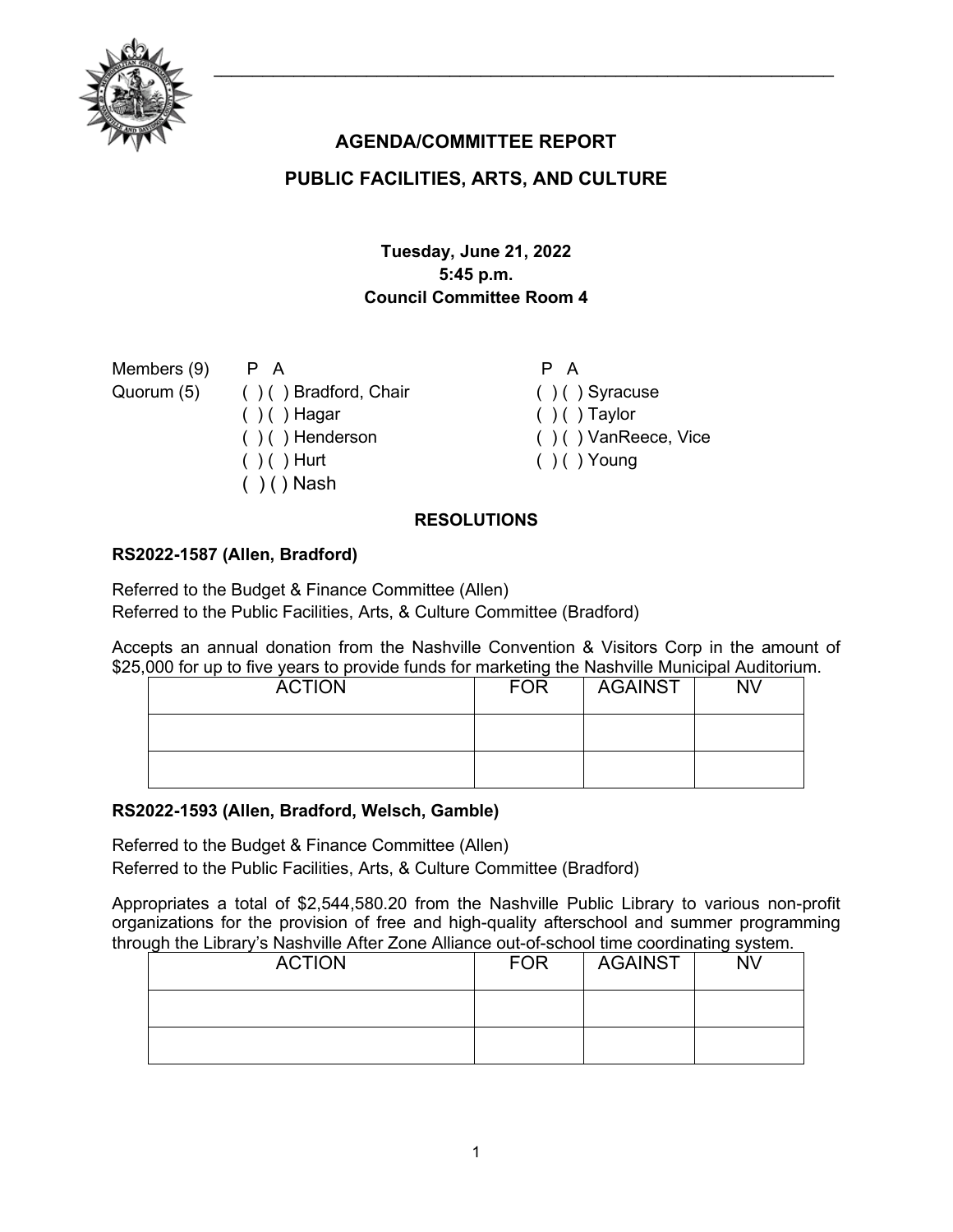### **RS2022-1594 (Murphy, Allen, Bradford)**

Referred to the Budget & Finance Committee (Allen) Referred to the Public Facilities, Arts, & Culture Committee (Bradford)

Accepts an in-kind grant from the Friends of Woodmont Park to the Metropolitan Government, acting by and through the Metropolitan Board of Parks and Recreation, to provide improvements to the basketball court at Woodmont Park.

| <b>ACTION</b> | <b>FOR</b> | <b>AGAINST</b> | <b>NV</b> |
|---------------|------------|----------------|-----------|
|               |            |                |           |
|               |            |                |           |

#### **BILLS ON SECOND READING**

#### **BL2022-1255 as Amended (O'Connell, Allen, Withers, Bradford)**

Referred to the Budget & Finance Committee (Allen)

Referred to the Planning and Zoning Committee (Withers)

Referred to the Public Facilities, Arts, & Culture Committee (Young)

Approves an agreement for a greenway conservation easement by and between PRII/SH Peabody Union Apartments Owner, LLC and the Metropolitan Government. (Proposal No. 2022M-023AG-001).

| <b>ACTION</b> | <b>FOR</b> | <b>AGAINST</b> | <b>NV</b> |
|---------------|------------|----------------|-----------|
|               |            |                |           |
|               |            |                |           |

**BL2022-1275 (Syracuse, Allen, Withers & Others)**

Referred to the Budget & Finance Committee (Allen) Referred to the Planning & Zoning Committee (Withers) Referred to the Public Facilities, Arts, & Culture Committee (Bradford) Referred to the Transportation & Infrastructure Committee (Young)

Accepts a greenway conservation easement, on certain property located at 433 Opry Mills Drive (Parcel No. 07300001700) owned by Opry Mills Mall Limited Partnership (Proposal No. 2022M-024AG-001).

| <b>ACTION</b> | <b>FOR</b> | <b>AGAINST</b> | <b>NV</b> |
|---------------|------------|----------------|-----------|
|               |            |                |           |
|               |            |                |           |